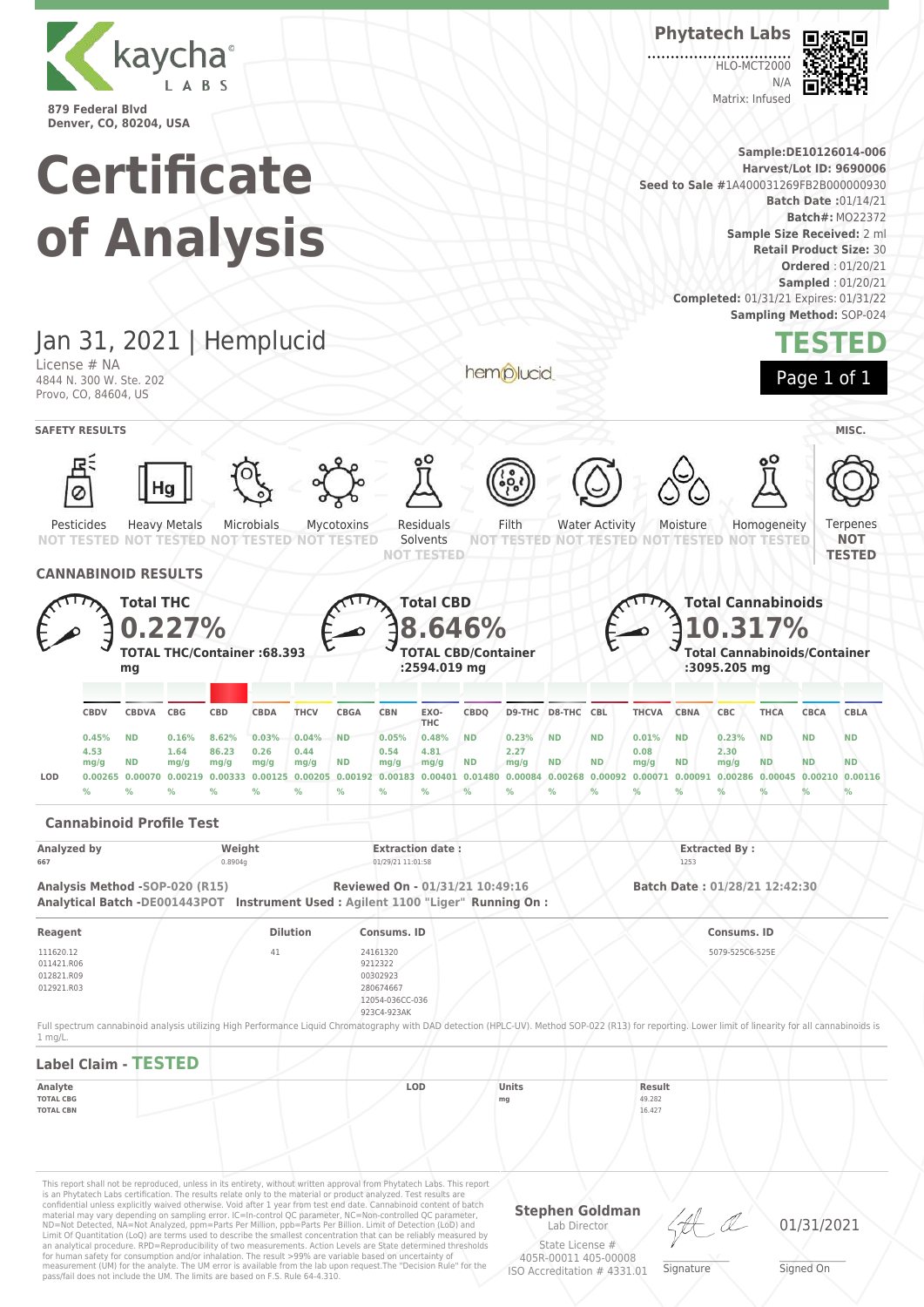

**Denver, CO, 80204, USA**

# **Certificate of Analysis**

**Phytatech Labs**

**HLO-MCT2000**  $N/L$ Matrix: Infused



**Sample:DE10205001-013 Harvest/Lot ID: 9690006 Seed to Sale #**1A400031269FB2B000000982 **Batch Date :**01/14/21 **Batch#:** MO22372 **Sample Size Received:** 5 mg **Retail Product Size:** 30 **Ordered** : 02/04/21 **Sampled** : 02/04/21 **Completed:** 02/10/21 Expires: 02/10/22 **Sampling Method:** SOP-024



Feb 10, 2021 | Hemplucid

License # NA 4844 N. 300 W. Ste. 202 Provo, CO, 84604, US

**SAFETY RESULTS** MISC.





















hemplucid









Terpenes

**NOT TESTED**

**NOT TESTED**

Solvents **NOT TESTED**

Water Activity

**TESTED NOT** Homogeneity **NOT TESTED**

**NOT TESTED**

Pesticides **PASSED**

Filth

**NOT TESTED NOT TESTED**

Moisture

This report shall not be reproduced, unless in its entirety, without written approval from Phytatech Labs. This report<br>is an Phytatech Labs certification. The results relate only to the material or product analyzed. Test

### **Stephen Goldman** Lab Director

State License # 405R-00011 405-00008 ISO Accreditation # 4331.01

LA

\_\_\_\_\_\_\_\_\_\_\_\_\_\_\_\_\_\_\_ Signature

02/10/2021

\_\_\_\_\_\_\_\_\_\_\_\_\_\_\_\_\_\_\_ Signed On